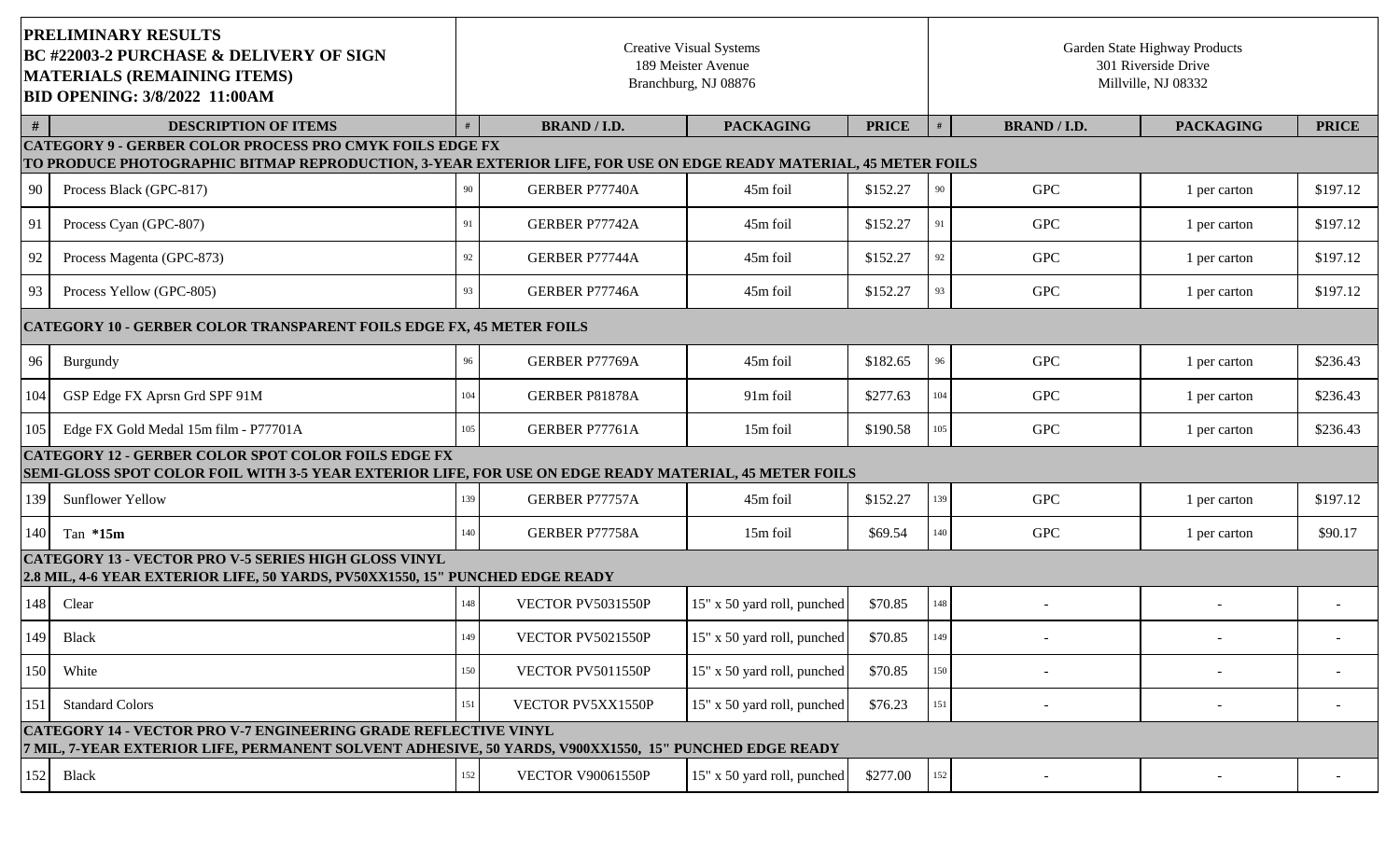| <b>PRELIMINARY RESULTS</b><br><b>BC #22003-2 PURCHASE &amp; DELIVERY OF SIGN</b><br>MATERIALS (REMAINING ITEMS)<br><b>BID OPENING: 3/8/2022 11:00AM</b>                                            |                                                                                                                                                                        | <b>Creative Visual Systems</b><br>189 Meister Avenue<br>Branchburg, NJ 08876 |                          |                             |              | Garden State Highway Products<br>301 Riverside Drive<br>Millville, NJ 08332 |                     |                  |              |  |  |
|----------------------------------------------------------------------------------------------------------------------------------------------------------------------------------------------------|------------------------------------------------------------------------------------------------------------------------------------------------------------------------|------------------------------------------------------------------------------|--------------------------|-----------------------------|--------------|-----------------------------------------------------------------------------|---------------------|------------------|--------------|--|--|
| #                                                                                                                                                                                                  | <b>DESCRIPTION OF ITEMS</b>                                                                                                                                            |                                                                              | <b>BRAND / I.D.</b>      | <b>PACKAGING</b>            | <b>PRICE</b> |                                                                             | <b>BRAND / I.D.</b> | <b>PACKAGING</b> | <b>PRICE</b> |  |  |
| 153                                                                                                                                                                                                | Blue                                                                                                                                                                   | 153                                                                          | <b>VECTOR V90051550P</b> | 15" x 50 yard roll, punched | \$277.00     | 153                                                                         |                     |                  |              |  |  |
| 154                                                                                                                                                                                                | Dark Red                                                                                                                                                               | 154                                                                          | <b>VECTOR V90081550P</b> | 15" x 50 yard roll, punched | \$277.00     | 154                                                                         |                     |                  |              |  |  |
| 155                                                                                                                                                                                                | Gold                                                                                                                                                                   | 155                                                                          | <b>VECTOR V90031550P</b> | 15" x 50 yard roll, punched | \$277.00     | 155                                                                         |                     |                  |              |  |  |
| 156                                                                                                                                                                                                | Green                                                                                                                                                                  | 156                                                                          | <b>VECTOR V90071550P</b> | 15" x 50 yard roll, punched | \$277.00     | 156                                                                         |                     |                  |              |  |  |
| 157                                                                                                                                                                                                | Light Blue                                                                                                                                                             | 157                                                                          | <b>VECTOR V90141550P</b> | 15" x 50 yard roll, punched | \$277.00     | 157                                                                         |                     |                  |              |  |  |
| 158                                                                                                                                                                                                | Orange                                                                                                                                                                 | 158                                                                          | <b>VECTOR V90041550P</b> | 15" x 50 yard roll, punched | \$277.00     | 158                                                                         |                     |                  |              |  |  |
| 159                                                                                                                                                                                                | Red                                                                                                                                                                    | 159                                                                          | <b>VECTOR V90021550P</b> | 15" x 50 yard roll, punched | \$277.00     | 159                                                                         |                     |                  |              |  |  |
| 160                                                                                                                                                                                                | Yellow                                                                                                                                                                 | 160                                                                          | <b>VECTOR V90011550P</b> | 15" x 50 yard roll, punched | \$277.00     | 160                                                                         |                     |                  |              |  |  |
| 161                                                                                                                                                                                                | White                                                                                                                                                                  | 161                                                                          | <b>VECTOR V90001550P</b> | 15" x 50 yard roll, punched | \$277.00     | 161                                                                         |                     |                  |              |  |  |
|                                                                                                                                                                                                    | <b>CATEGORY 15- VECTOR PRO V200 CAST ULTRA METALLIC</b><br>FLEXIBLE, OPAQUE SOLID COLOR, HIGH GLOSS, METALLIC VINYL FILM. V200XX1550, 50 YARDS, 15" PUNCHED EDGE READY |                                                                              |                          |                             |              |                                                                             |                     |                  |              |  |  |
| 162                                                                                                                                                                                                | <b>Black</b>                                                                                                                                                           | 162                                                                          | <b>VECTOR V20031550P</b> | 15" x 50 yard roll, punched | \$404.20     | 162                                                                         |                     |                  |              |  |  |
| 163                                                                                                                                                                                                | Blue                                                                                                                                                                   | 163                                                                          | <b>VECTOR V20041550P</b> | 15" x 50 yard roll, punched | \$404.20     | 163                                                                         |                     |                  |              |  |  |
| 164                                                                                                                                                                                                | Cobalt                                                                                                                                                                 | 164                                                                          | <b>VECTOR V20061550P</b> | 15" x 50 yard roll, punched | \$404.20     | 164                                                                         |                     |                  |              |  |  |
| 165                                                                                                                                                                                                | Emerald                                                                                                                                                                | 165                                                                          | <b>VECTOR V20081550P</b> | 15" x 50 yard roll, punched | \$404.20     | 165                                                                         |                     |                  |              |  |  |
|                                                                                                                                                                                                    | 166 Fire Opal                                                                                                                                                          | 166                                                                          | <b>VECTOR V20071550P</b> | 15" x 50 yard roll, punched | \$404.20     | 166                                                                         |                     |                  |              |  |  |
| 167                                                                                                                                                                                                | Gold                                                                                                                                                                   | 167                                                                          | <b>VECTOR V20011550P</b> | 15" x 50 yard roll, punched | \$404.20     | 167                                                                         |                     |                  |              |  |  |
| 168                                                                                                                                                                                                | Red                                                                                                                                                                    | 168                                                                          | <b>VECTOR V20021550P</b> | 15" x 50 yard roll, punched | \$404.20     | 168                                                                         |                     |                  |              |  |  |
| 169                                                                                                                                                                                                | Rose                                                                                                                                                                   | 169                                                                          | <b>VECTOR V20101550P</b> | 15" x 50 yard roll, punched | \$404.20     | 169                                                                         |                     |                  |              |  |  |
| CATEGORY 16 - FDC SERIES 3501-1550-XXX, PROMOTIONAL GRADE CAST FLOURESCENT VINYL FILM<br>DESIGNED FOR GRAPHIC AND SIGNAGE REQUIRING SHORT TERM DURABILITY, 2 MIL, 50 YARDS, 15" PUNCHED EDGE READY |                                                                                                                                                                        |                                                                              |                          |                             |              |                                                                             |                     |                  |              |  |  |
|                                                                                                                                                                                                    | 170 Blue                                                                                                                                                               | 170                                                                          | <b>VECTOR V08331550P</b> | 15" x 50 yard roll, punched | \$325.45     | 170                                                                         |                     |                  |              |  |  |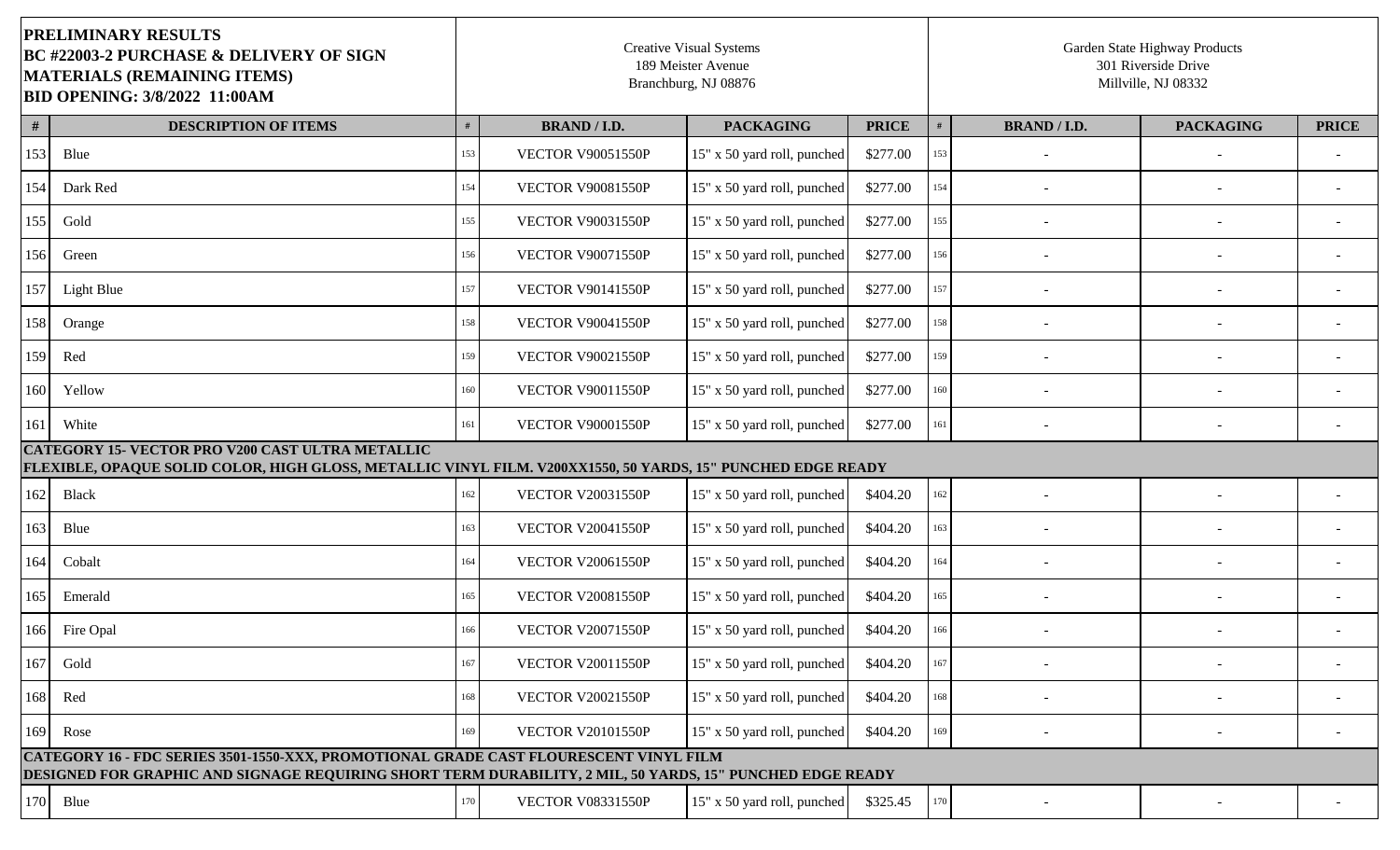| <b>PRELIMINARY RESULTS</b><br><b>BC #22003-2 PURCHASE &amp; DELIVERY OF SIGN</b><br><b>MATERIALS (REMAINING ITEMS)</b><br><b>BID OPENING: 3/8/2022 11:00AM</b> |                                                                                        | <b>Creative Visual Systems</b><br>189 Meister Avenue<br>Branchburg, NJ 08876 |                          |                             |              | Garden State Highway Products<br>301 Riverside Drive<br>Millville, NJ 08332 |                          |                          |              |  |
|----------------------------------------------------------------------------------------------------------------------------------------------------------------|----------------------------------------------------------------------------------------|------------------------------------------------------------------------------|--------------------------|-----------------------------|--------------|-----------------------------------------------------------------------------|--------------------------|--------------------------|--------------|--|
| #                                                                                                                                                              | <b>DESCRIPTION OF ITEMS</b>                                                            | #                                                                            | <b>BRAND / I.D.</b>      | <b>PACKAGING</b>            | <b>PRICE</b> |                                                                             | <b>BRAND / I.D.</b>      | <b>PACKAGING</b>         | <b>PRICE</b> |  |
| 171                                                                                                                                                            | Green                                                                                  | 171                                                                          | <b>VECTOR V08341550P</b> | 15" x 50 yard roll, punched | \$325.45     | 171                                                                         |                          |                          |              |  |
| 172                                                                                                                                                            | Magenta                                                                                | 172                                                                          | <b>VECTOR V08351550P</b> | 15" x 50 yard roll, punched | \$325.45     | 172                                                                         |                          |                          |              |  |
| 173                                                                                                                                                            | Orange                                                                                 | 173                                                                          | <b>VECTOR V08301550P</b> | 15" x 50 yard roll, punched | \$325.45     | 173                                                                         |                          |                          |              |  |
| 174                                                                                                                                                            | Red                                                                                    | 174                                                                          | <b>VECTOR V08311550P</b> | 15" x 50 yard roll, punched | \$325.45     | 174                                                                         |                          |                          |              |  |
| 175                                                                                                                                                            | Yellow                                                                                 | 175                                                                          | <b>VECTOR V08291550P</b> | 15" x 50 yard roll, punched | \$325.45     | 175                                                                         | $\overline{\phantom{a}}$ |                          |              |  |
| 176                                                                                                                                                            | FDC 3M RELF Blue 15" x 50 yards                                                        | 176                                                                          | FDC-3M 5151-1515-075     | 15" x 50 yard roll, punched | \$502.94     | 176                                                                         | $\overline{\phantom{a}}$ | $\overline{\phantom{a}}$ |              |  |
|                                                                                                                                                                | <b>CATEGORY 18 - BANNER BLANKS</b><br>GLOSS COLOR (BLACK, RED, BLUE, GREEN, OR YELLOW) |                                                                              |                          |                             |              |                                                                             |                          |                          |              |  |
| 198                                                                                                                                                            | $21"$ x 4'                                                                             | 198                                                                          | VECTOR FB-2x4            | 22" x 4'                    | \$14.50      | 198                                                                         |                          |                          |              |  |
| 199                                                                                                                                                            | $21"$ x 6'                                                                             | 199                                                                          | VECTOR FB-2x4            | 22" x 6'                    | \$21.80      | 199                                                                         |                          |                          |              |  |
| <b>CATEGORY 22 - SPECIAL VINYLS</b>                                                                                                                            |                                                                                        |                                                                              |                          |                             |              |                                                                             |                          |                          |              |  |
| 238                                                                                                                                                            | Gloss White, 48" x 25 yards                                                            | 238                                                                          | FDC 7300-4808-002        | 48" x 25 yard roll          | \$885.00     | $238\,$                                                                     |                          |                          |              |  |
| 239                                                                                                                                                            | Sat Roar Thunde, 48" x 25 yards                                                        | 239                                                                          | AVERY SW900-551-6507     | 60" x 25 yard roll          | \$1,082.63   | 239                                                                         |                          |                          |              |  |
|                                                                                                                                                                | <b>CATEGORY 24 - INK CARTRIDGE (MUTOH V3-1324 VALVE JET PRINTER)</b>                   |                                                                              |                          |                             |              |                                                                             |                          |                          |              |  |
| 249                                                                                                                                                            | Eco Solvent Cartidge, 11476-001                                                        | 249                                                                          | MUTOH VJ-MS31-CL2204     | 220ml cartridge             | \$36.99      | 249                                                                         |                          |                          |              |  |
| 250                                                                                                                                                            | Black, 220ml, VJ-MSINK3A-BK220, Eco Solvent Ultra                                      | 250                                                                          | MUTOH VJ-MSINK3A-BK220   | 220ml cartridge             | \$69.99      | 250                                                                         | MSINKA3A                 | 1 per carton             | \$166.65     |  |
| 251                                                                                                                                                            | Cyan, 220ml, VJ-MSINK3A-CY220, Eco Solvent Ultra                                       | 251                                                                          | MUTOH VJ-MSINK3A-CY220   | 220ml cartridge             | \$69.99      | 251                                                                         | MSINKA3A                 | 1 per carton             | \$166.65     |  |
| 252                                                                                                                                                            | Yellow, 220ml, VJ-MSINK3A-YE220, Eco Solvent Ultra                                     | 252                                                                          | MUTOH VJ-MSINK3A-YE220   | 220ml cartridge             | \$69.99      | 252                                                                         | MSINKA3A                 | 1 per carton             | \$166.65     |  |
| 253                                                                                                                                                            | Magenta, 220ml, VJ-MSINK3A-MA220, Eco Solvent Ultra                                    | 253                                                                          | MUTOH VJ-MSINK3A-MA220   | 220ml cartridge             | \$69.99      | 253                                                                         | MSINKA3A                 | 1 per carton             | \$166.65     |  |
|                                                                                                                                                                | <b>CATEGORY 27- MISCELLANEOUS</b>                                                      |                                                                              |                          |                             |              |                                                                             |                          |                          |              |  |
| 281                                                                                                                                                            | 3M RELF Light Blue, Series 823i, 15" x 50 yards                                        | 281                                                                          |                          |                             | $\sim$       | 281                                                                         | 3M                       | 1 per carton             | \$586.57     |  |